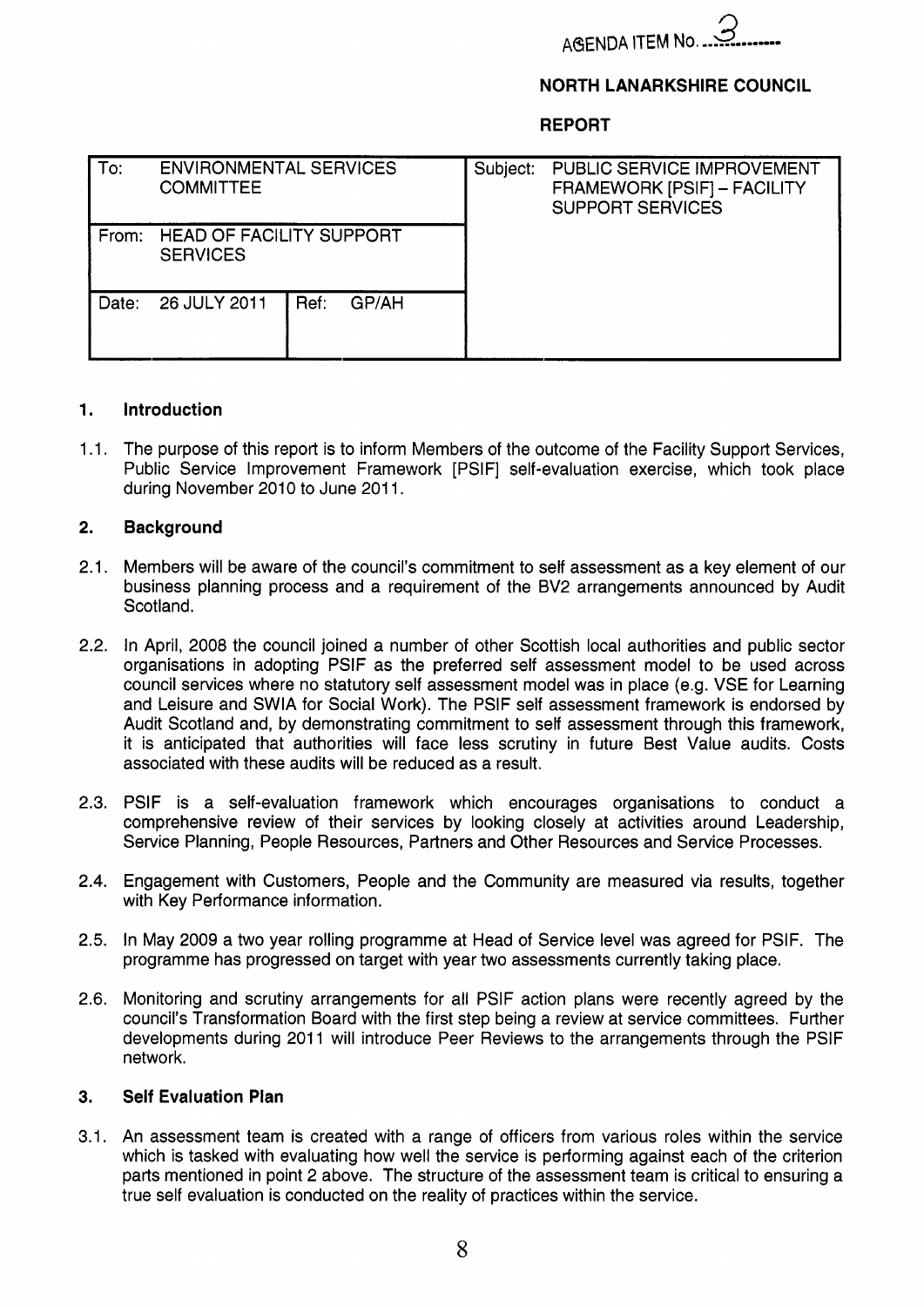3.2. Each assessment is facilitated by a member of the Corporate Service Improvement Team; full details of the assessment team for Facility Support Services are attached at Appendix 1.

# **4. Action Plan**

- 4.1. As a result of each PSlF self-evaluation the service assessment team compiles an action plan to prioritise and progress specific areas of improvement highlighted during the process. The action plan is attached at Appendix 2.
- 4.2. In summary, the key findings from the PSlF exercise include:-

# **Key Strengths**

# **Leadership**

- Leaders in Facility Support Services are actively involved in setting the services' long term strategies.
- **•** Promotion of continuous improvement is visible in the service, through effective structured working groups with involvement at all levels.
- Structured team briefing system is in place and information is cascaded throughout the service.
- Communication with customers, stakeholders and partners is evident through various mechanisms.

### **Service Planning**

- A robust service planning process is in place and clear links are made between Operational Plans and Service Plans to Corporate and Community Plans and the Single Outcome Agreement.
- The Service has a wide range of internal and external customers, partners and stakeholders. Communication and consultation is undertaken in various ways to meet their needs.
- The service has a clear set of procedures for communicating the plans to staff and stakeholders. *0*

### **People Resources**

- *0*  The service is committed to the principles of IIP. The PRD process is well established and is the main mechanism for managing and developing staff.
- *0*  The service holds staff focus groups to take forward service improvements and there are processes in place to ensure all staff are offered an opportunity to participate.

### **Partners and Other Resources**

- Strong evidence suggests that effective and efficient service delivery is the key driver in all of the service's partnership arrangements.
- The service has in place a range of productivity measures which it monitors regularly and  $\bullet$ uses to inform service improvements.

### **Service Processes**

- *0*  There is a systematic approach to planning and managing service delivery.
- *0*  Validation of service processes is undertaken by internal and external IS0 assessment.
- *0*  The service can demonstrate a clear understanding of its customer base and uses reliable methods to gather customer views.

### **Customer Results**

There is a good range of indicators in place, demonstrating positive trends.

### **People Results**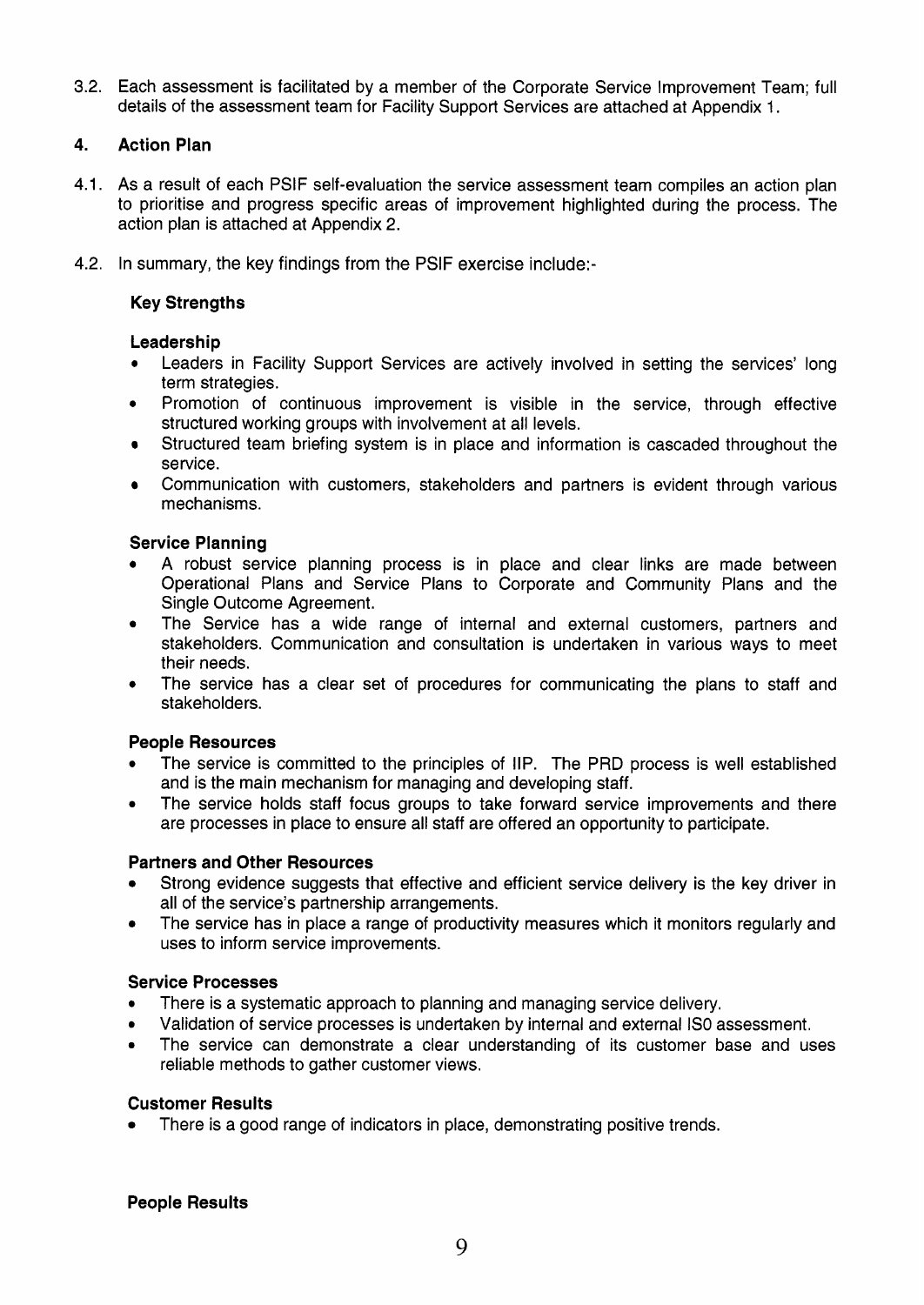*0* **A** consistently high level of staff within the service participate in the PRD process.

# **Community Results**

There were found to be a range of measures in place.

# **Key Performance Results**

It was noted that the service undertake a range of key measures and benchmark effectively year on year performance.

### **Key Areas for Improvement**

- *0*  Improve staff awareness in diversity and equality.
- *0*  Review consultation methodology with customer groups proportionate to business size.
- *0*  Expand Service Level Agreements with customers, proportionate to business size
- Improve staff attendance levels.
- Review effectiveness of Training Calendar and Induction Training.
- *0*  Improve recognition of staff achievements.
- *0*  Improve access to information technology to help improve communication to frontline staff.
- 4.3. The outcomes from the PSIF self-evaluation will provide further improvement direction within the service and inform the strategic improvement agenda.

# **5. Recommendation**

5.1. It is recommended that Members note the content of this report.

Conten Robert

# **GRAHAM PATRICK HEAD OF FACILITY SUPPORT SERVICES**

Local Government Access to Information Act: For further information please contact Graham Patrick, Head of Facility Support Services on 01236 616485.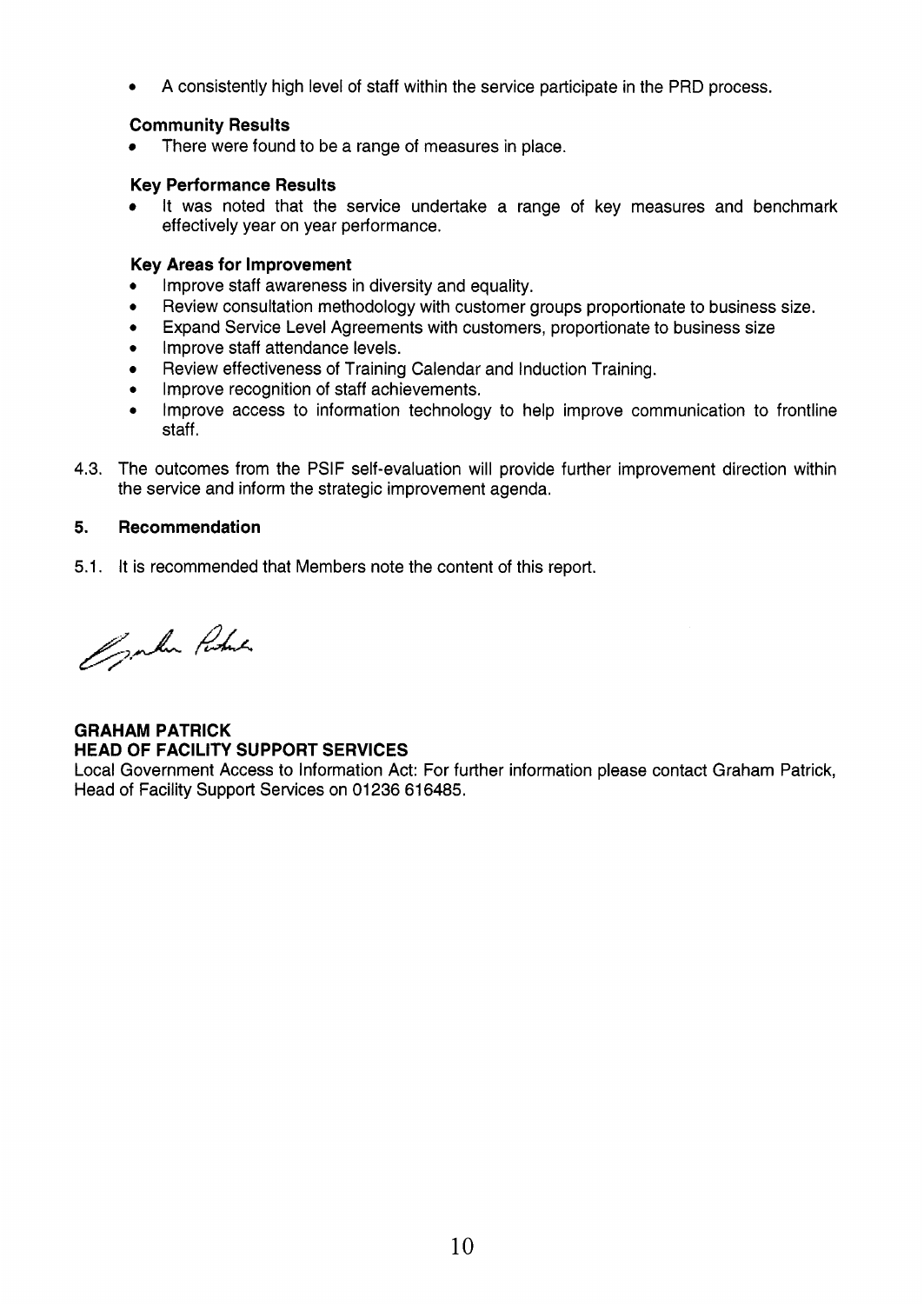# **PSlF Process for Facility Support Services**

The Head of Facility Support Services identified officers to form an Assessment Team, which carried out the self assessment. The assessment team consists of a selection of roles, responsibilities and functions across Facility Support Services.

**Facilitator** 

Graeme Cowan, Corporate Service Improvement Team

Assessment Team

Anne Hanlon, Business Manager lan White, Business Manager Jim Brown, Assistant Business Manager Margaret Murphy, Area Manager Lorraine Jackson, Training Officer Jill Bryans, Assistant Business Manager (Support) Judith Myers, Nutritionist Laura Stuart, Customer Services Manager David Campbell, Breakfast Club Co-ordinator Caroline Buick, Customer Services Officer Ron Morrison, Business Intelligence Officer

Validation Team Linda Millar, Senior Janitor Michael McKenna, Janitor Michelle Donnachie, Caretaker/Cleaner Nicola Ferguson, Catering Manager Yvonne Doyle, Administrative Manager - Payroll Diana Reilly, Cleaning Supervisor

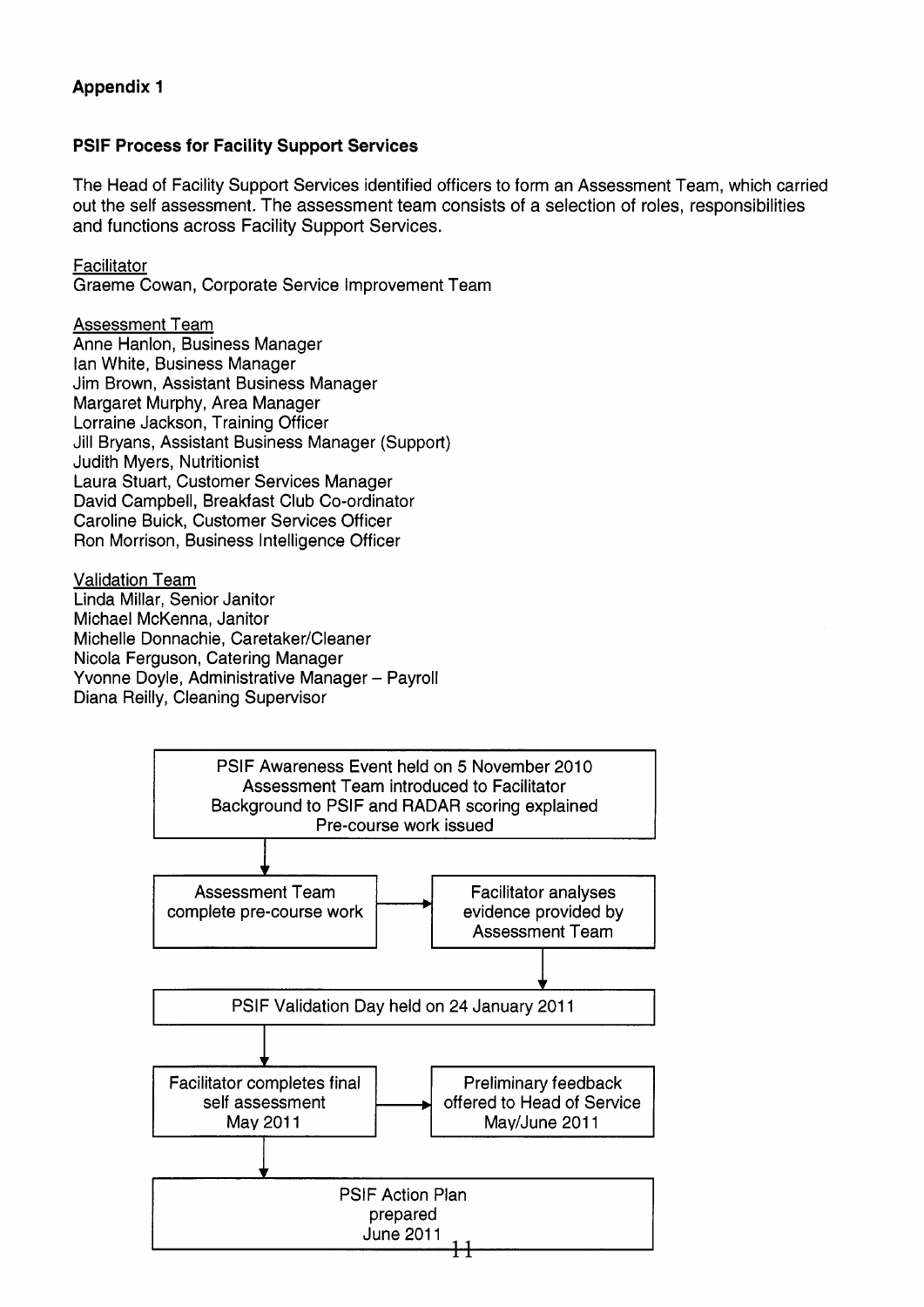| <b>Facility Support Services</b><br><b>PSIF Improvement Action Plan</b>                    |                                                                                                                               |                        |                                                                                                                                                                                                                                                                                                             |                                                                  |                  |                                                    |                         |
|--------------------------------------------------------------------------------------------|-------------------------------------------------------------------------------------------------------------------------------|------------------------|-------------------------------------------------------------------------------------------------------------------------------------------------------------------------------------------------------------------------------------------------------------------------------------------------------------|------------------------------------------------------------------|------------------|----------------------------------------------------|-------------------------|
|                                                                                            |                                                                                                                               |                        |                                                                                                                                                                                                                                                                                                             |                                                                  |                  |                                                    |                         |
| Improve staff awareness in Diversity and<br>Equality.                                      | Staff who work within a<br>customer led environment will<br>be more aware of issues<br>surrounding diversity and<br>equality  |                        | Identify post types<br>to undertake<br>refresher training in<br>diversity and<br>equality training<br>Ensure refresher is<br>included in the<br>training calendar<br><b>Review induction</b><br>training to ensure<br>diversity and<br>equality training is<br>included.                                    | 3 years                                                          | Dec 2011         | Assistant<br><b>Business</b><br>Manager<br>Support | Operational Plan        |
| Review consultation methodology with<br>customer groups proportionate to<br>business size. | <b>Facility Support Services will</b><br>be better informed of all<br>customers' opinions across<br>the services it provides. | $\bullet$<br>$\bullet$ | Review stakeholder<br>map and current<br>customer<br>consultation<br>mechanisms.<br>Identify gaps<br>proportionate to<br>business size<br>Develop where<br>appropriate further<br>suitable means of<br>consultation<br>Review<br>Communications<br>Matrix to reflect<br>additional customer<br>consultation | To be<br>confirmed<br>on<br>$ {\rm completion} $<br>of exercise. | <b>June 2012</b> | <b>Business</b><br><b>Managers</b>                 | <b>Operational Plan</b> |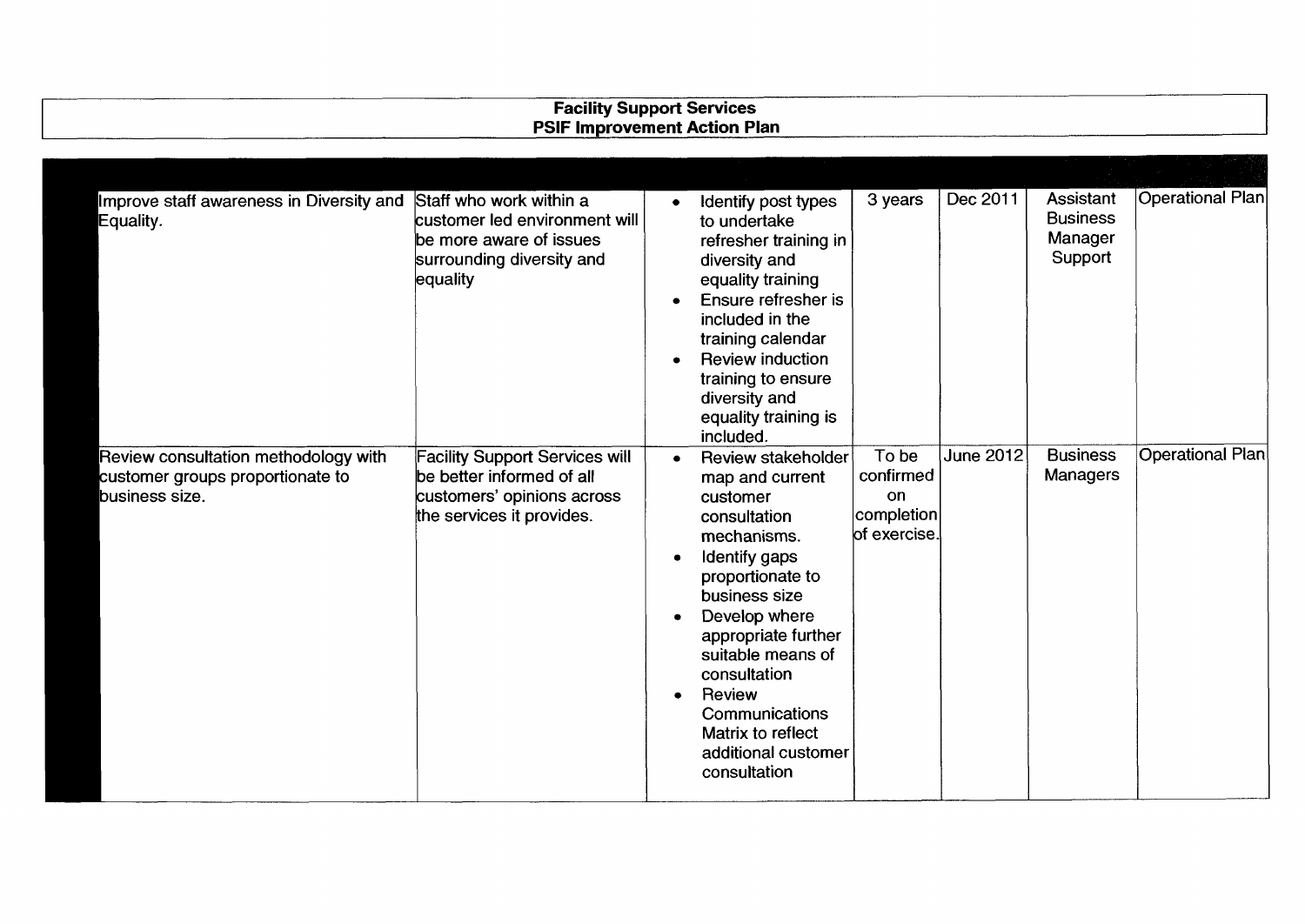| Expand Service Level Agreements (SLA) Improved shared knowledge<br>with customers, proportionate to business between customer and<br>size. | service.                                                                                            | <b>Review stakeholder</b><br>map and Identify<br>further areas of<br>business where<br>Service Level<br><b>Agreements would</b><br>benefit both Facility<br><b>Support Services</b><br>and customers. | Review as December<br>specified in<br><b>SLA</b> | 2012                 | <b>Business</b><br><b>Managers</b>                        | Operational Plan |
|--------------------------------------------------------------------------------------------------------------------------------------------|-----------------------------------------------------------------------------------------------------|-------------------------------------------------------------------------------------------------------------------------------------------------------------------------------------------------------|--------------------------------------------------|----------------------|-----------------------------------------------------------|------------------|
| Improve staff attendance levels.                                                                                                           | Work towards achieving<br>2011/12 attendance target of<br>5%                                        | Continue to<br>progress absence<br>pilot<br>Continue to monitor<br>and review<br>attendance levels<br>Implement<br>appropriate<br>corrective actions.                                                 | Monthly                                          | March<br>2012        | <b>Business</b><br>Managers                               | Operational Plan |
| Review effectiveness of Training<br>Calendar and Induction Training.                                                                       | Ensure workforce have the<br>knowledge and skills to<br>ensure a high level of service<br>delivery. | Review training<br>calendars for both<br>Catering and<br><b>Building Cleaning</b><br><b>Review of induction</b><br>training for all post<br>types.                                                    | Annual                                           | <b>March</b><br>2012 | <b>Assistant</b><br><b>Business</b><br>Manager<br>Support | Operational Plan |